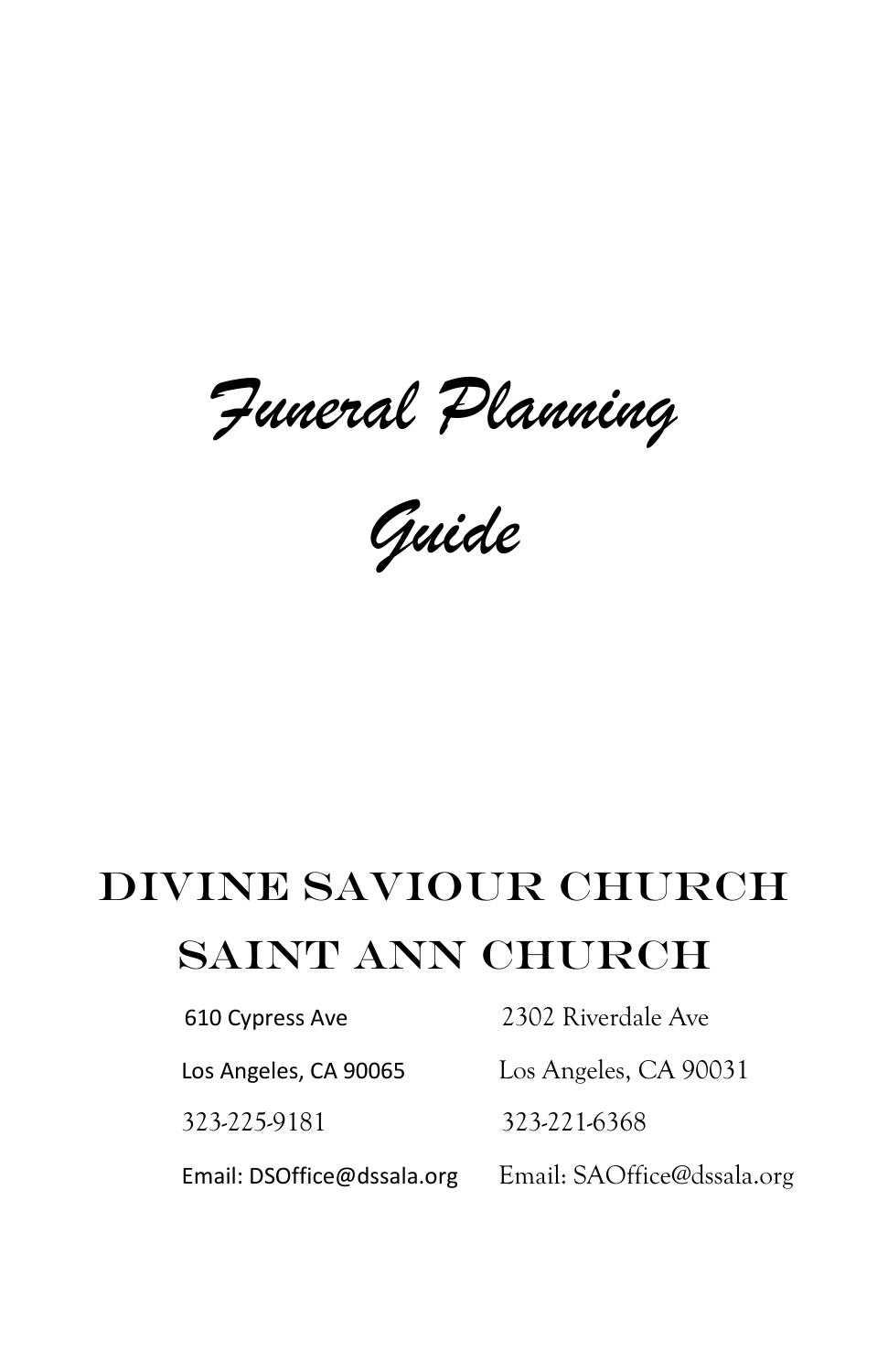

My Dear Friends,

The death of a loved one is a sad and difficult moment in each of our lives. We know this and want to be especially present to you through our prayers and pastoral support during this time of sorrow. The priests, staff and community of Divine Saviour and St. Ann are here to help. In making funeral arrangements at Divine Saviour and St. Ann, we ask the following:

- Speak with our office staff to select a time for Mass. Once a priest has been contacted and a time selected, if you would like to meet with a Priest. We can schedule an appointment prior to the Funeral Liturgy.
- Ordinarily, the priests at Divine Saviour of St. Ann preside at funerals here. You are free to ask either of our priests to preside. Occasionally, families request a relative to preside. Priests must have full archdiocesan faculties in order to preside and must be able to commit to all the religious aspects of the funeral so that details are not left unattended. Please contact me to discuss the possibility of visiting clergy presiding.

We look forward to extending a warm welcome to you and ministering to you if you would like to have a funeral at Divine Saviour and St. Ann. May God bless you in this special time of need.

Sincerely yours in Christ, Fr. Albert Pragasam, OSM , Pastor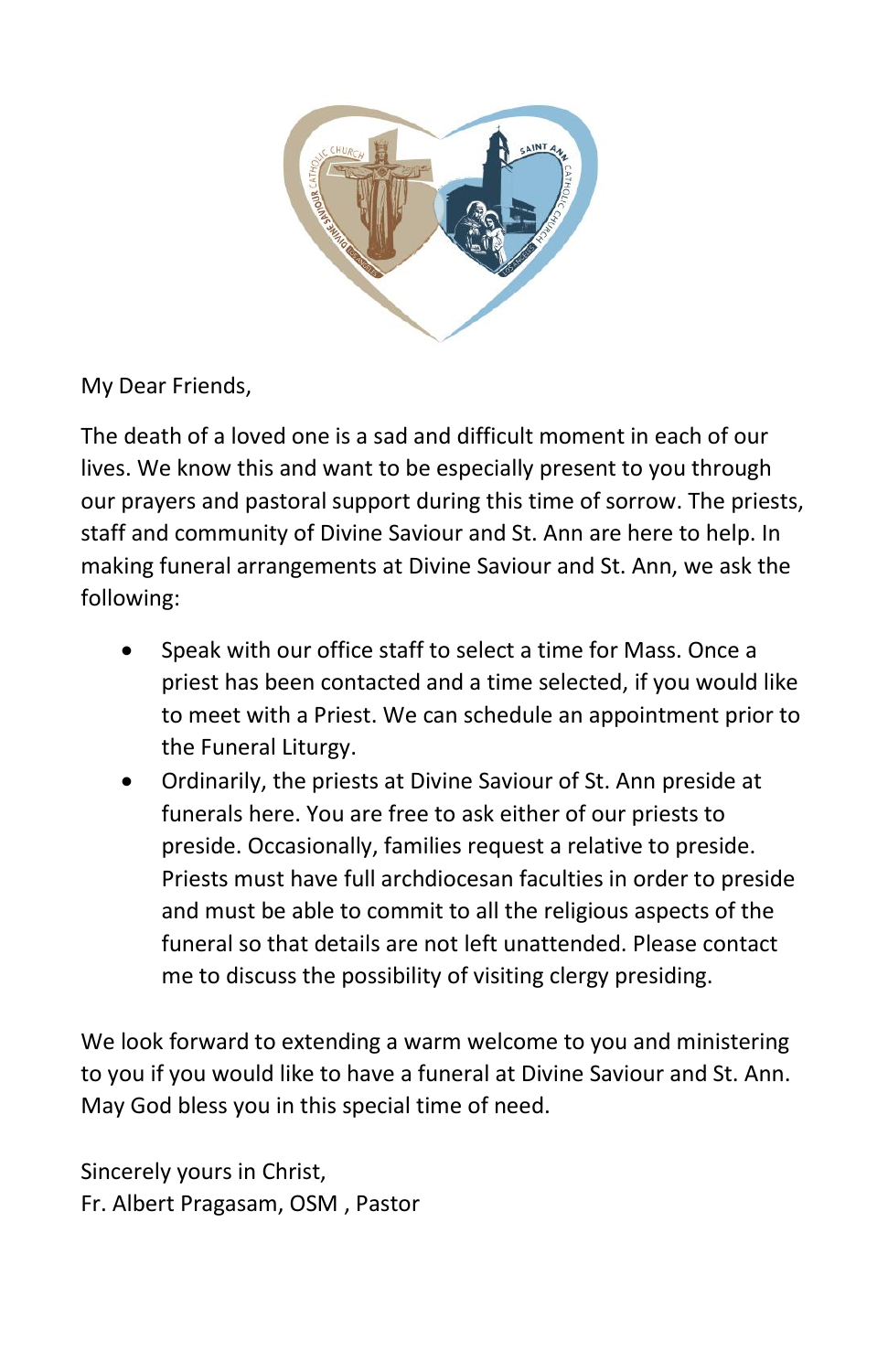# **Roman Catholic Funeral Rites**

# **The Vigil**:

At the Vigil the Christian community keeps watch with the family in prayer. The vigil may be celebrated in the mortuary or the parish church. The vigil is led by a priest, deacon, or trained lay person. In the Vigil service the World of God in scripture provides comfort and hope in the face of darkness and death. The Rosary, or a portion of it, may be included in the vigil service, or may be recited by the family at another time.

# **The Funeral Liturgy**

The Roman Catholic Church encourages the celebration of the mass, as the central celebration for the deceased. The priest presides at the mass. When Mass cannot be celebrated, the Funeral Liturgy outside of Mass is used. A deacon or layperson may lead this Rite. The Funeral Liturgy outside of Mass may be used for various reasons: (1) on certain Holy Days during the year when the Funeral Mass is not permitted, (2) when a priest is not available, (3) when the pastor and the family judge that it is more suitable form of celebration, such as when some of those participating are not catholic.

The usual place for the celebration of the Roman Catholic Funeral Mass is at the parish church. When there are special circumstances and serious pastoral necessity, your pastor may decide to celebrate the Funeral Mass at the Mortuary Chapel. The Funeral Director will first consult with your Parish before finalizing your plans to determine the best times and locations for the service you select. Sensitivity to the parish calendar needs to be taken into account in scheduling the services.

# **The Committal:**

The Rite of Committal is the conclusion of the funeral rites. It is led by a priest, deacon, or trained layperson. Whenever possible, it is celebrated at the site of committal, that is, beside the grave, crypt, or niche. The community expresses hope that the deceased awaits the glory of the resurrection. The deceased passes with the farewell prayer of the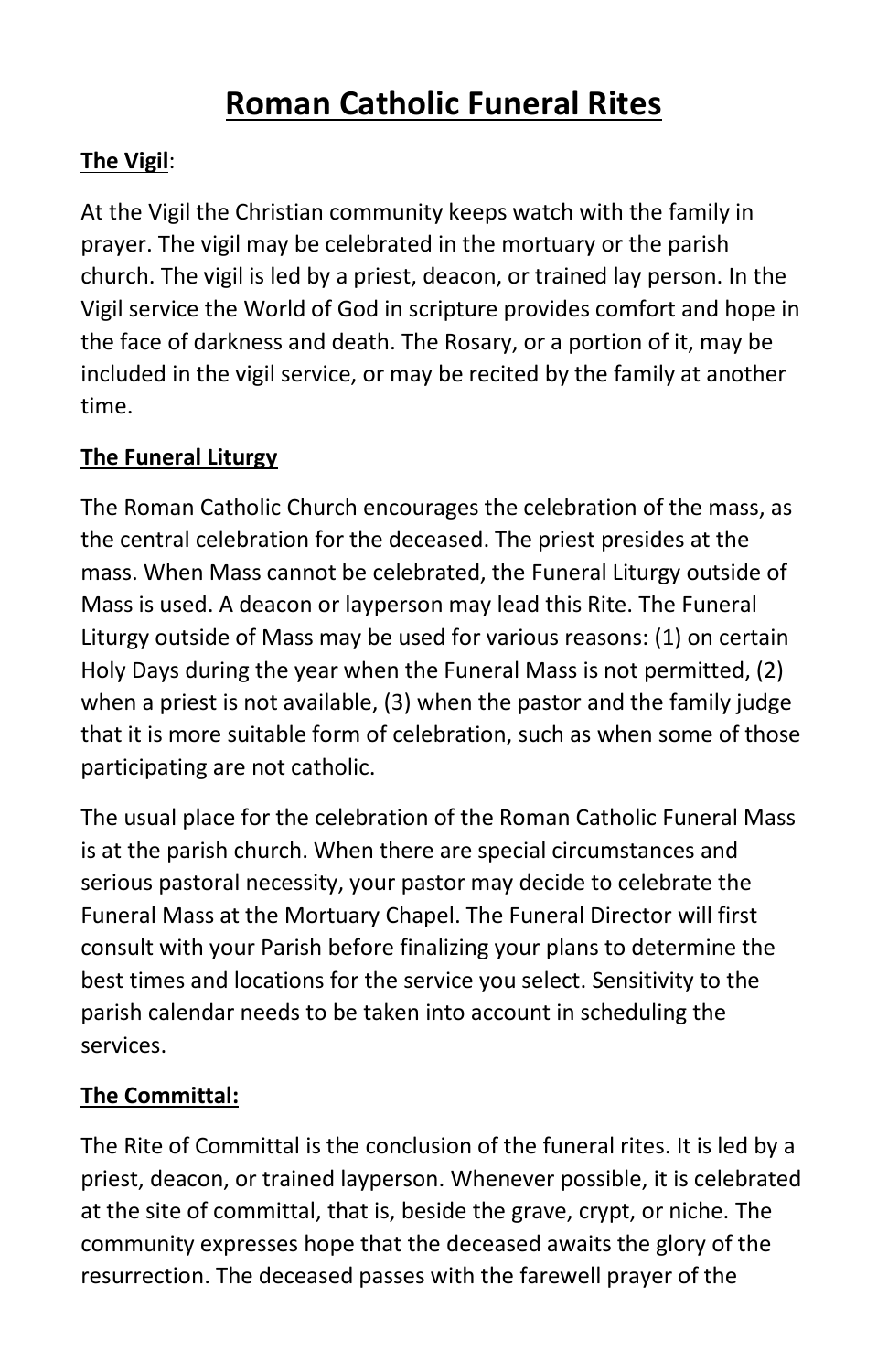community of believers into the welcoming company of those who see God face to face.

# **Remembrance**:

The Vigil service is the appropriate time for a member of the family or a friend of the deceased to speak in remembrance of the deceased. This sharing may take the form of a eulogy, sharing of memories, or reading of a poem or letter. In some instances, a brief eulogy of 3-5 minutes may be allowed at the Funeral Mass after communion.

#### **Music for the Funeral Rite:**

Live music and singing are encouraged for the Vigil and Funeral Mass. The responsorial psalm, acclamations of the Mass and the appropriate Christian hymns may be sung. Recorded music, folk songs and other types of secular music are not appropriate for mass.

# **Funeral pall, Casket Spray, and National Flag:**

It is customary to place a pall over the casket during the Funeral Mass. The pall is a white cloth, which is a reminder of the baptismal garment of the deceased and is a sign of the Christian dignity of the person. Christian symbols may rest on or be placed near the casket as a reminder that the Christian is marked by the cross in baptism and through Jesus' suffering on the cross is brought to the victory of his resurrection. A bible may be placed on casket as a sign that Christians live by the word of God and that fidelity to that word leads to eternal life. If there is a casket spray of flowers or a national flag it is removed for the funeral liturgy. The casket spray or flag may be replaced when the casket leaves the chapel and the funeral pall has been removed.

# **Viewing:**

If a viewing has been arranged as part of the funeral services it is done during the vigil or concluded before the Funeral Mass begins. The final closing of the casket takes place before the Funeral Mass. The casket is not reopened after the mass or in the cemetery.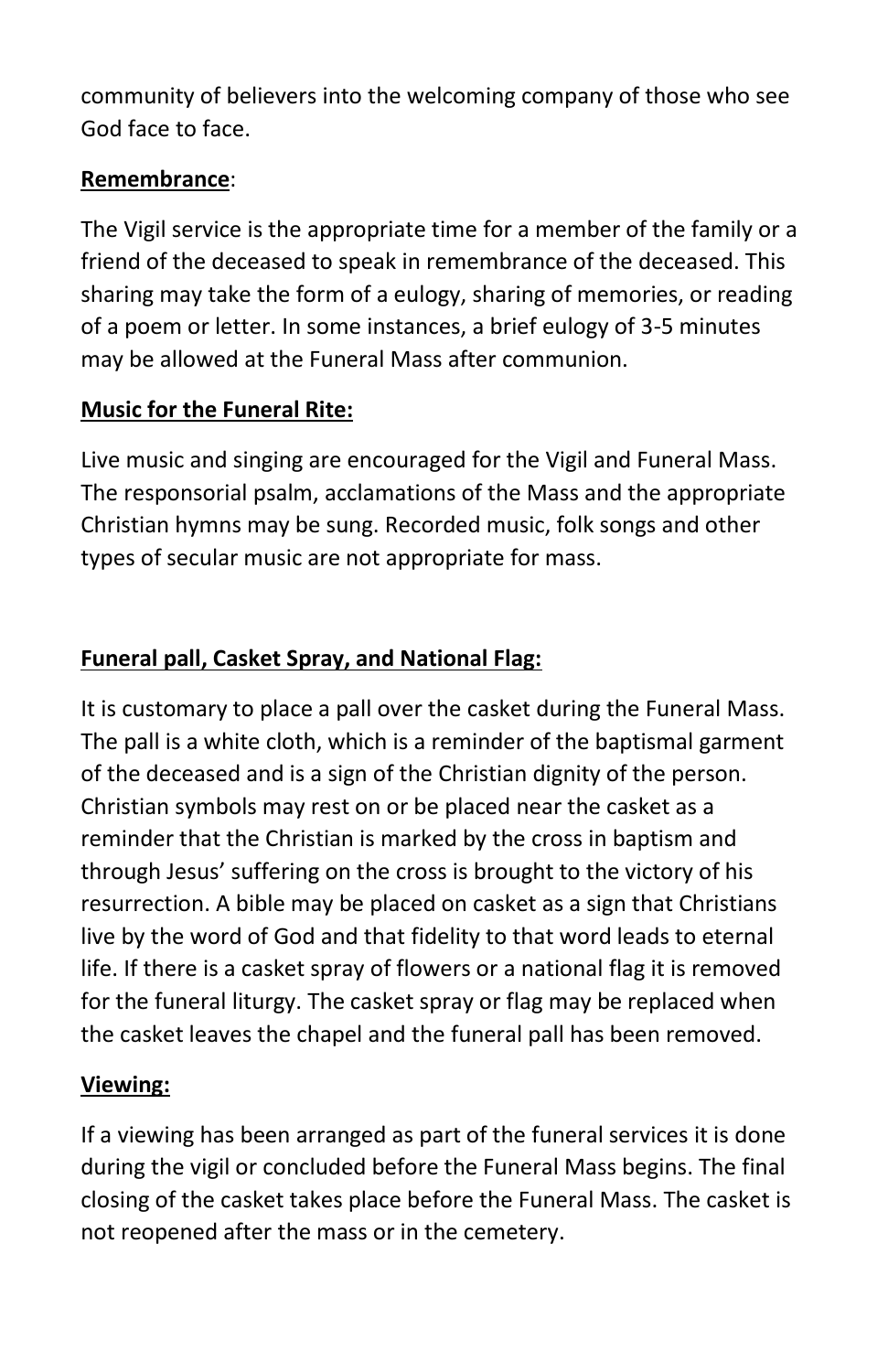# **Cremation:**

Since 1963 the Church has permitted cremation. The Church strongly prefers that cremation take place after the full funeral liturgy with the body. However, when this is not possible it is appropriate that the cremated remains be present for the funeral rites. An appropriate worthy container is used for the cremated remains which are buried in a family grave or entombed in a niche at the cemetery. The practice of scattering cremated remains on the sea, from the air or on the ground or keeping cremated remains in the home of a relative or friend of the deceased are not reverent disposition that the church requires

# **Texts of Sacred Scripture**

There is one reading and a responsorial psalm before the gospel reading. During Easter season, the first reading is chosen from the New Testament selections numbers. Instead of from the Old Testament. The priest will select the Gospel reading.

#### **OLD TESTAMENT READINGS**

# **1. A reading from the book Job**

Job answered and said: Oh, would that my words were written down! Would that they were inscribed in a record: That with an iron chisel and with lead they were cut in the rock forever! But as for me, I know that my vindicator lives, and eyes, not another's, shall behold him, and from my flesh I shall see God; my inmost being is consumed with longing. The Word of the Lord

# **2. A reading from the book of wisdom.**

The souls of the just are in the hand of God, and no torment shall touch them. They seemed, in the view of the foolish, to be dead; and their passing away was thought an affliction and their going forth from us, utter destruction. But they are in peace. For if before men, indeed, they be punished, yet is their hope full of immortality; chastised a little, they shall be greatly blessed, because God tried them and found them worthy of himself. As gold in the furnace, he proved them, and as sacrificial offerings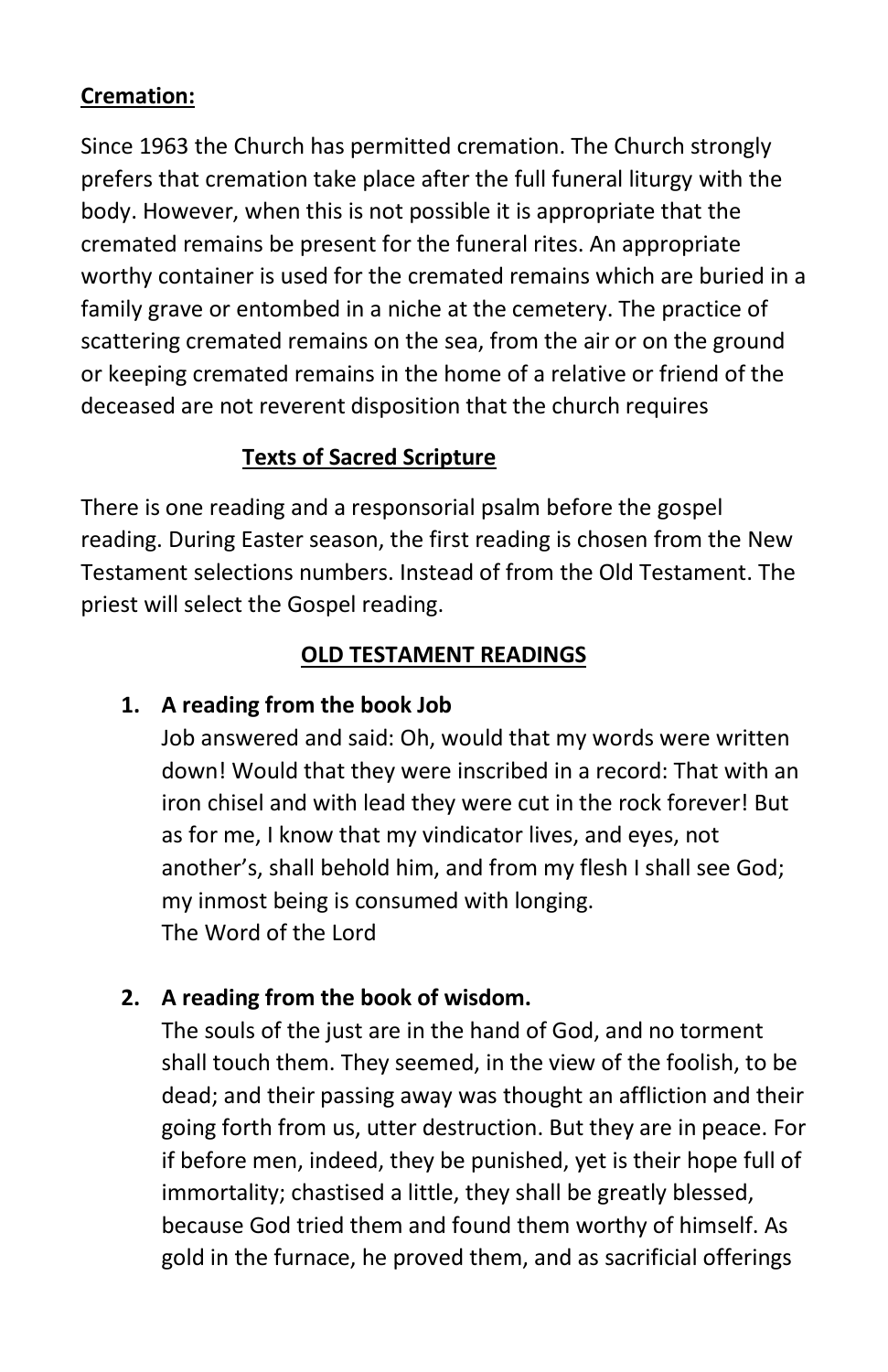he took them to himself. In the time of their visitation they shall shine, and shall dart about as spark through stubble; they shall judge nations and rule over peoples, and the Lord shall be their King forever. Those who trust in him shall understand truth, and the faithful shall abide with him in love: Because grace and mercy are with his holy once, and his care is with his elect. The word of the lord

#### **3. A reading from the book of wisdom**

The just person, though dying early, shall be at rest. For the age that is honorable comes not with the passing of time, nor can it be measured in terms of years. Understanding is gray hair and spotless life is ripe old age. The one who passed God was loved the one who lived among sinners was transported, snatched away, lest wickedness pervert the mind or deceit beguile the soul. For the fascination of evil obscures true values and restless desire undermines a simple heart. Having become perfect in a short while, the just one reached the fullness of a long career. This one's soul was pleasing to the Lord, and therefore was quickly removed from the midst of wickedness. People saw but did not understand it did not occur to them that God's grace and mercy are with God's chosen ones and God's care is with the holy.

The Word of the Lord

# **4. A reading from the book of the prophet Isaiah**

On this mountain the Lord of hosts will provide for all peoples. On this mountain he will destroy the veil the veils all peoples, the web that is woven over all nations; he will destroy death forever. The Lord God will wipe away the tears from all faces; the reproach of his people he will remove from the whole earth; for the Lord has spoken. On this day it will be said: "Behold our God, to whom we looked to save us! This is the Lord for whom we looked; let us rejoice and be glad that he has saved us!" The word of the Lord.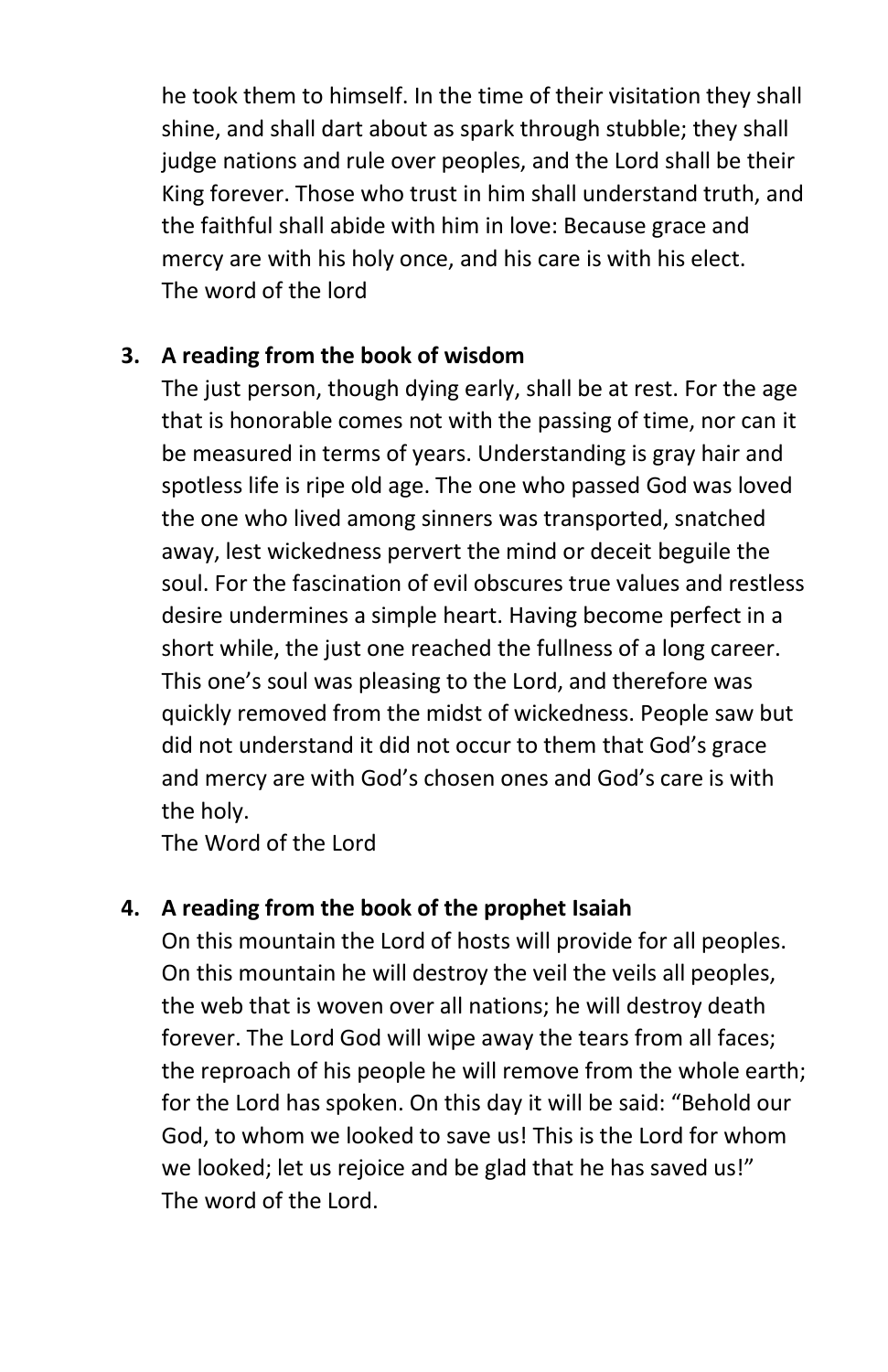#### **5. A reading from the book or Lamentations**

[My soul is deprived of peace, I have forgotten what happiness is; I tell myself my future is lost, all that I hoped for from the Lord. The thought of my homeless poverty is wormwood and gall; remembering it over and over leaves my soul downcast within me. But I will call this to mind, as my reason to have hope:] the favors of the Lord are not exhausted, his mercies are not spent; they are renewed each morning, so great is his faithfulness. My portion is the Lord, says my soul; therefore will I hope in him. Good is he Lord to one who waits for him, to the soul that seeks him; it is good to hope to hope in silence for the saving help of the Lord.

The word of the lord.

#### **6. A reading from the book of the prophet Daniel**

I, Daniel, mourned and I heard word of the Lord: "At that time there shall arise Michael, the great prince, Guardian of your people; it shall be a rime unsurpassed in distress since nations began until that time. At that time your people shall escape, everyone who is found written in the book. Many of those who sleep in the dust of the earth shall awake; some shall live forever, others shall be an everlasting horror and disgrace. But the wise shall shine brightly like the slender of the firmament, and those who lead the many to justice shall be like the stars forever.

#### **7. A reading from the second book of Maccabees**

Judas the ruler of Israel then took up the collection among all his soldiers, amounting to two thousand silver drachmas, which he sent to Jerusalem to provide for an expiatory sacrifice. In doing this he acted in a very excellent and noble way, inasmuch as he had the resurrection of the dead in view; for if he were not expecting the fallen to rise again, it would have been useless and foolish to pray for them in death. But if he did this with a view to the splendid reward that awaits those who had gone to rest in godliness, it was a holy and pious thought. Thus